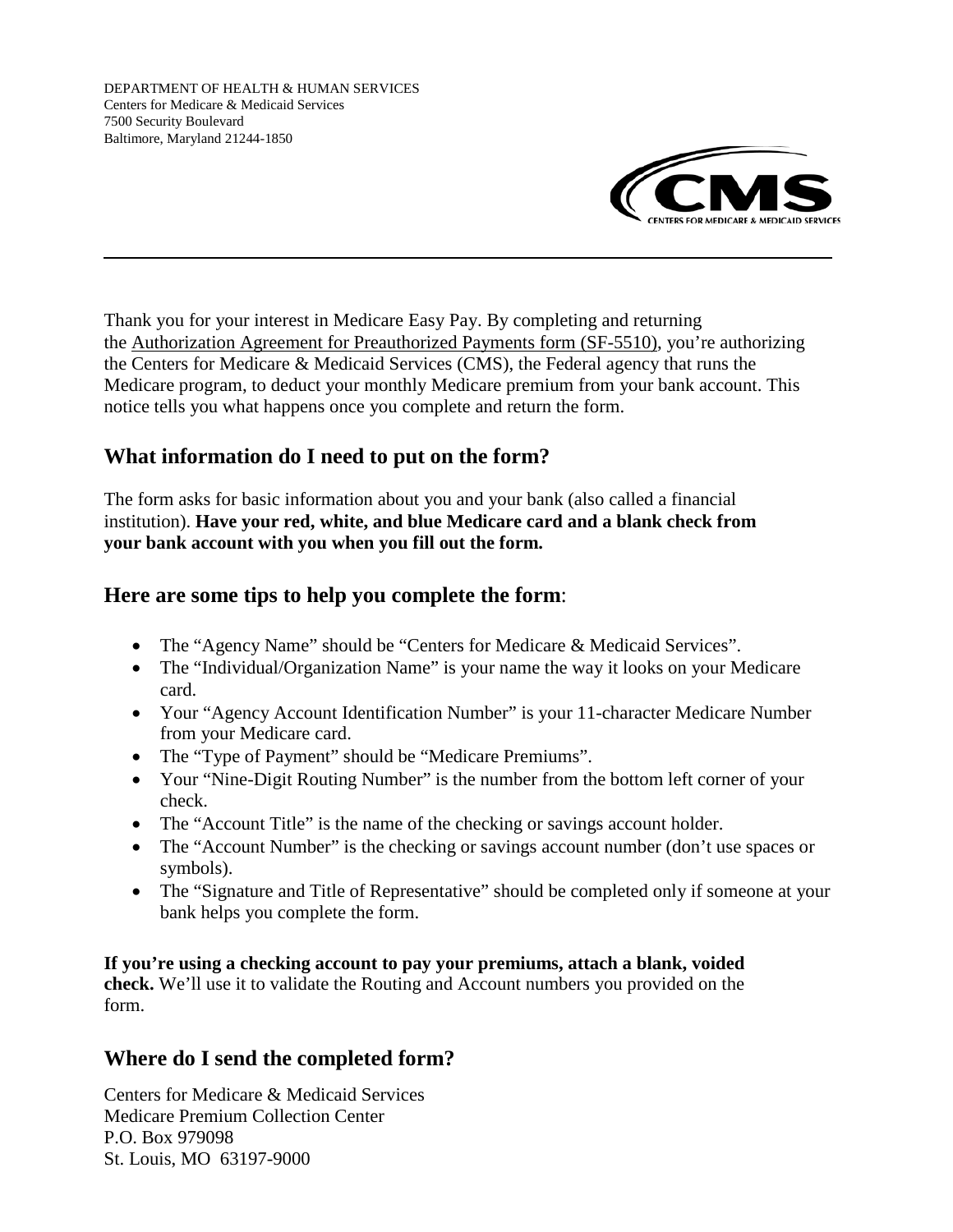### **What happens once I return this form?**

We'll process your form once we get it. Sometimes this can take 6 to 8 weeks. If we can't process your form, we'll return the form to you with a letter explaining why.

Once your form is successfully processed, your Medicare Premium Bills (form CMS-500) will state "THIS IS NOT A BILL" in the upper right corner, indicating that your automatic deductions should begin. Until then, you must pay your Medicare premiums another way. (Visit Medicare.gov for more information on ways to pay your premiums.)

#### **How do automatic bank deductions work?**

We'll deduct your premiums from your bank account, usually on the 20th of each month. It will appear on your bank statement as a "CMS Medicare Premium" Automated Clearing House (ACH) transaction. Your initial ACH deduction can be up to 3 months' premiums. After the initial deduction, 1 month's premiums plus \$10 is the maximum deduction each month.

If you owe more than these limits, we won't be able to deduct your premiums. Once the amount you owe is within the limits, your automatic deductions can begin. Until then, you must pay your Medicare premiums another way.

**We'll only try to deduct your premiums once each month. If your bank rejects or returns your premiums deduction, we'll send you a letter with instructions on other ways to pay your premiums.** 

#### **Do I need to do anything when my premium rate changes?**

No, we'll automatically deduct the new premium amount from your bank account.

#### **What if I want to change bank accounts or stop Medicare Easy Pay?**

Complete another Authorization Agreement for Preauthorized Payments form (SF-5510), and indicate the type of change you want to make on the form. Mail the completed form to the address above. It can take 6 to 8 weeks to change your bank account. You can get a new form at [Medicare.gov](http://www.medicare.gov/) or by calling 1-800-MEDICARE (1-800-633-4227). TTY users can call 1-877-486-2048.

You have the right to get Medicare information in an accessible format, like large print, Braille, or audio. You also have the right to file a complaint if you feel you've been discriminated against. Visit Medicare.gov/aboutus/accessibility-nondiscrimination-notice, or call 1-800-MEDICARE (1-800-633-4227) for more information. TTY users can call 1-877-486-2048.

> CMS Product No. 11636 Revised March 2019